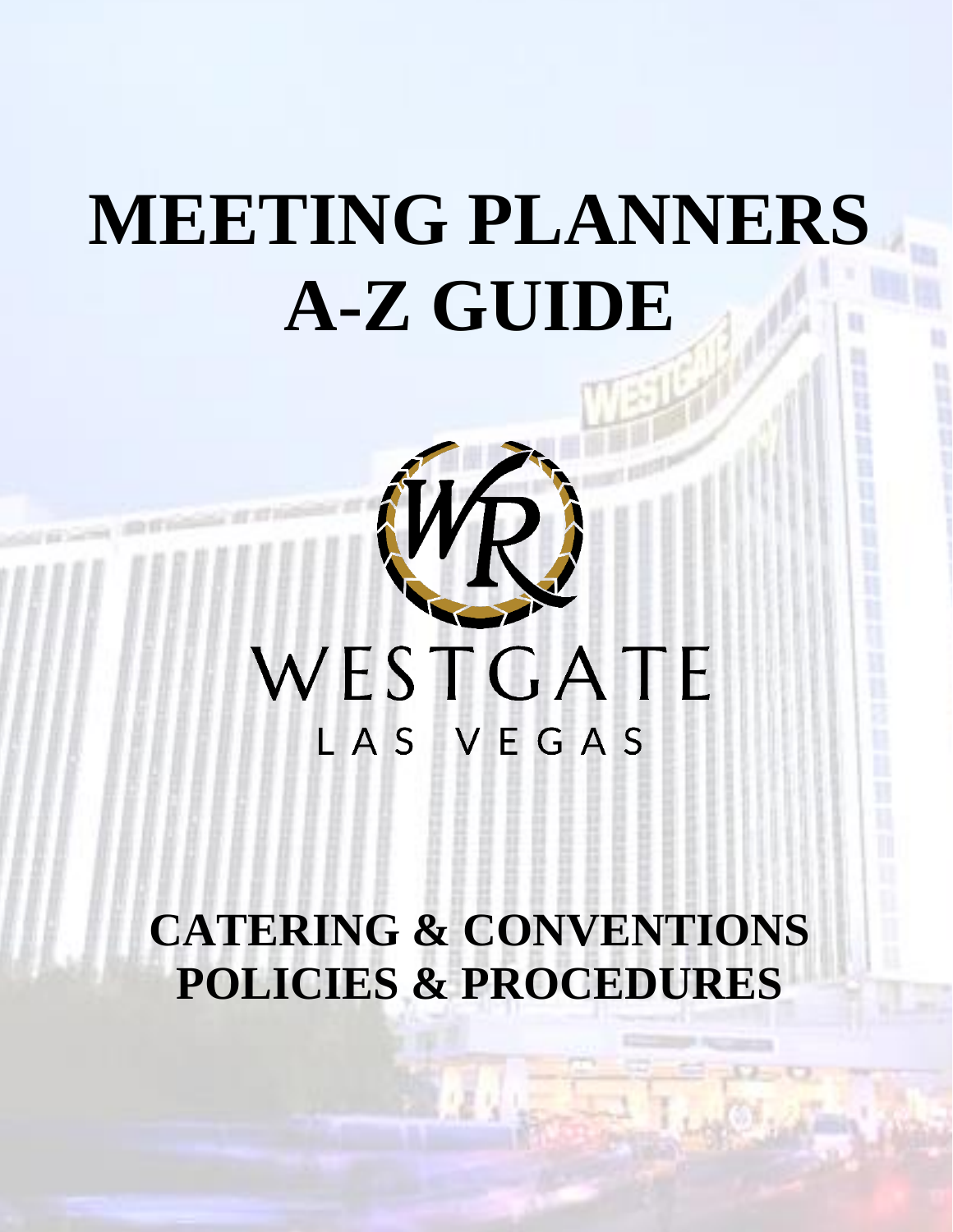

## **Welcome to the Westgate Las Vegas!!!**

On behalf of our more than 4,000 Team Members, I would like to thank you for the opportunity to partner with you and your team. We know it's all about the details, big or small!!! We are confident that your program will be a **SUCCESS** with our renovated convention space and our catering & convention services team. Our dedicated team of professionals is here to assist, anticipate, and partner with you to ensure that your event is delivered at a level that will exceed your expectations.

To start the journey, your Catering & Conference Manager will be your primary guide through our campus. From the outset, depending upon your needs, you will be introduced to and partnered with our Encore Productions Team. They will play a unique and critical role in coordinating and helping to bring your program together. They will also be there to accommodate all of your event's technical requirements (audio visual, lighting, and rigging) along with assistance with any trade show or exhibit requirements you may have.

Our teams are here to ensure that your event receives our utmost attention and makes your job as Meeting Planner as worry-free as possible. To help navigate your event, we have designed and prepared the following A-Z Guide to assist you in answering questions and outlining procedures for the property.

Thank you in advance for the opportunity to partner with you in creating a successful event.

Ken Ratigan

Ken Ratigan Executive Director of Catering & Conventions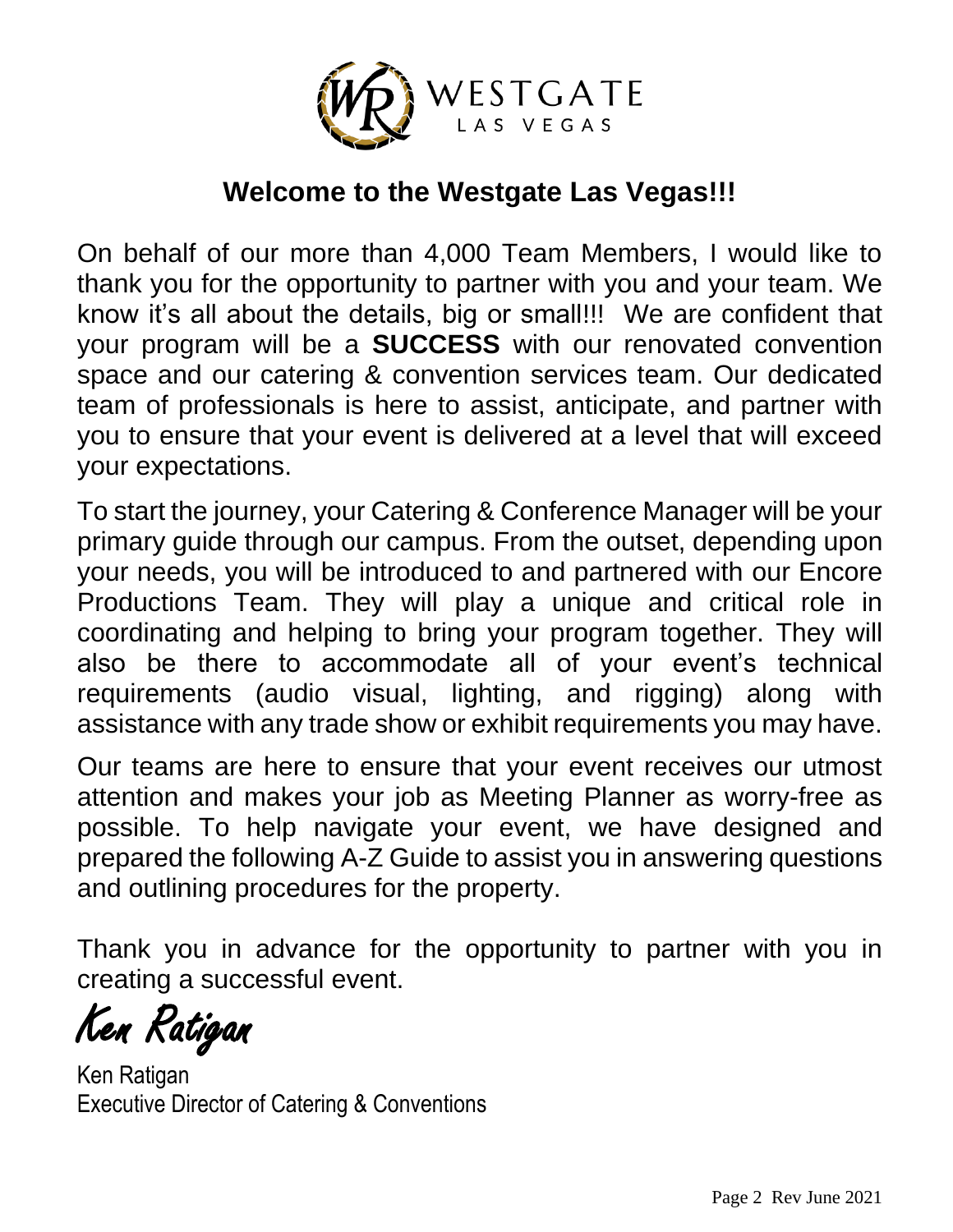## **TABLE OF CONTENTS**

[BANNERS](#page-2-0) & SIGNAGE

CATERING [INFORMATION](#page-3-0)

[CREDIT](#page-5-0)

[ELECTRICAL](#page-6-0) & PLUMBING SERVICES

ENCORE [PRODUCTIONS](#page-7-0)

[EQUIPMENT](#page-18-0) INVENTORY

[FLOOR](#page-8-0) LOAD LIMITS

**[FORKLIFTS](#page-9-0)** 

FIRE MARSHAL [REQUIREMENTS](#page-9-1)

FREIGHT [DOORS/MOVE](#page-11-0) IN & OUT ACCESS

LIABILITY [INSURANCE](#page-12-0)

[LOADING](#page-13-0) AREAS

[PRODUCTION](#page-13-1) COMPANIES

**[RIGGING](#page-14-0)** 

SAFETY [REGULATIONS](#page-15-0) & FACILITY POLICIES

**[SECURITY](#page-16-0)** 

SHIPPING AND [RECEIVING](#page-17-0)

**TRANSPORTATION** 

[TELECOMMUNICATIONS](#page-17-1) & INTERNET

<span id="page-2-0"></span>UNION [INFORMATION](#page-17-2)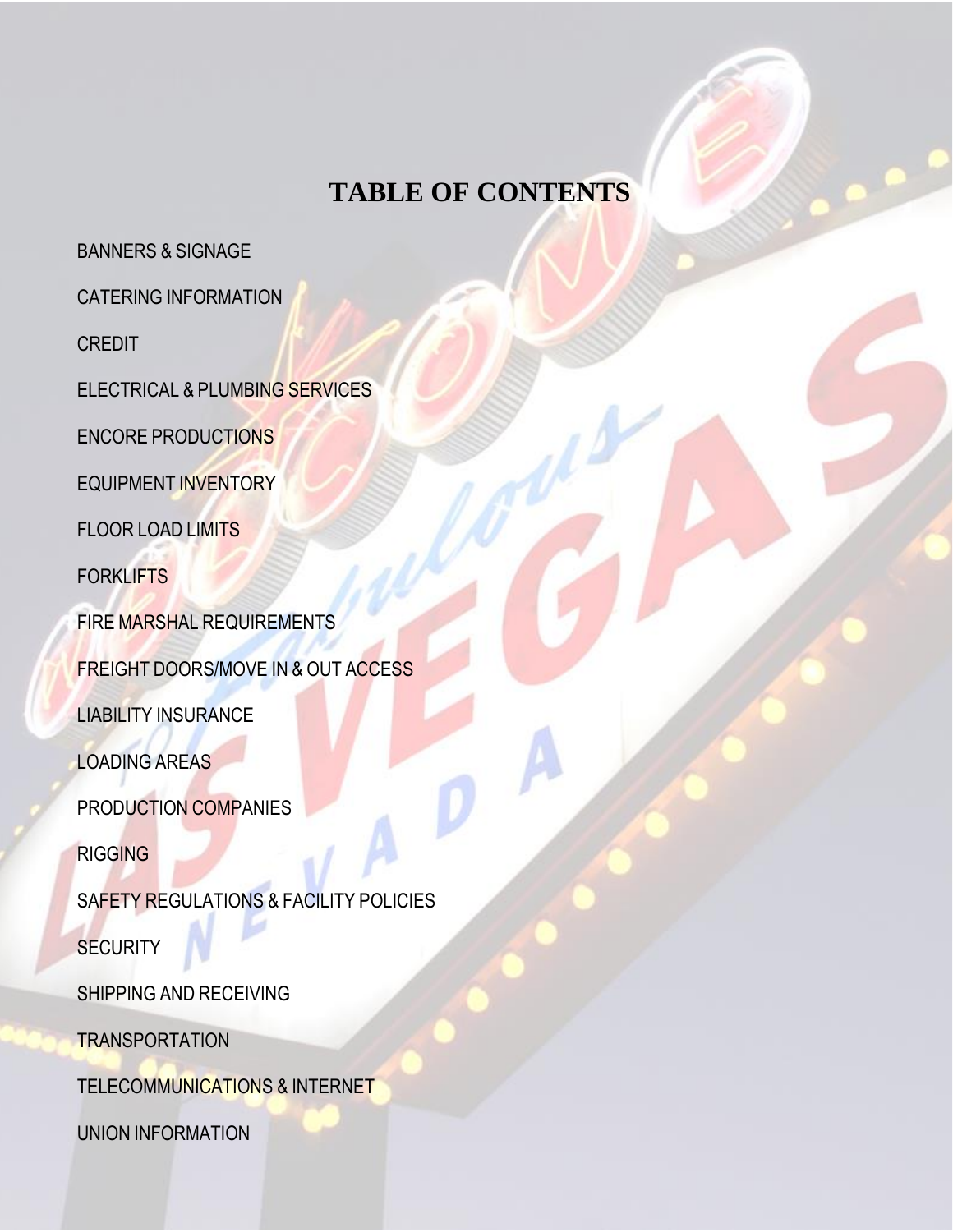

## **BANNERS AND SIGNAGE**

Please review the details of your signage requirements (including exhibitor sign orders) with your Catering & Conventions Manager two weeks prior to arrival.

To protect our property, Encore Productions, **EXCLUSIVELY,** provides all RIGGING in the convention area ceilings and hangs all signage that is attached to any part of the building including walls or ceilings. The Association, Production Company or AV Company is responsible for all costs related to installing or removing of signs, banners or decorations. **THIS IS NOT A COMPLIMENTARY SERVICE OF THE FACILITY.**

#### **Below is information for all banners and signage used on this property.**

- All signage must be professionally made. For best results, banners in excess of 6' in length should include a rigid support. Always include grommets when purchasing a banner.
- All banners and signage shall be flame retardant to the satisfaction of the Clark County Fire Department and Nevada State Fire Marshal.
- All materials must be accompanied by an official fire resistance certificate.
- Load limits. Hanging items from the ceiling cannot exceed 75lbs. per running foot.

Taping, tacking, velcroing, or otherwise affixing any materials to walls, floors, ceilings, other hotel property is strictly prohibited. Damages caused by failure to adhere to this policy will be billed to the client. For the safety and comfort of our guests, no signage is allowed in the hotel lobby, casino, guest room hallways, elevator banks on guest room floors.

<span id="page-3-0"></span>The Westgate Las Vegas Resort & Casino Hotel reserves the right to remove and dispose of any unauthorized signage.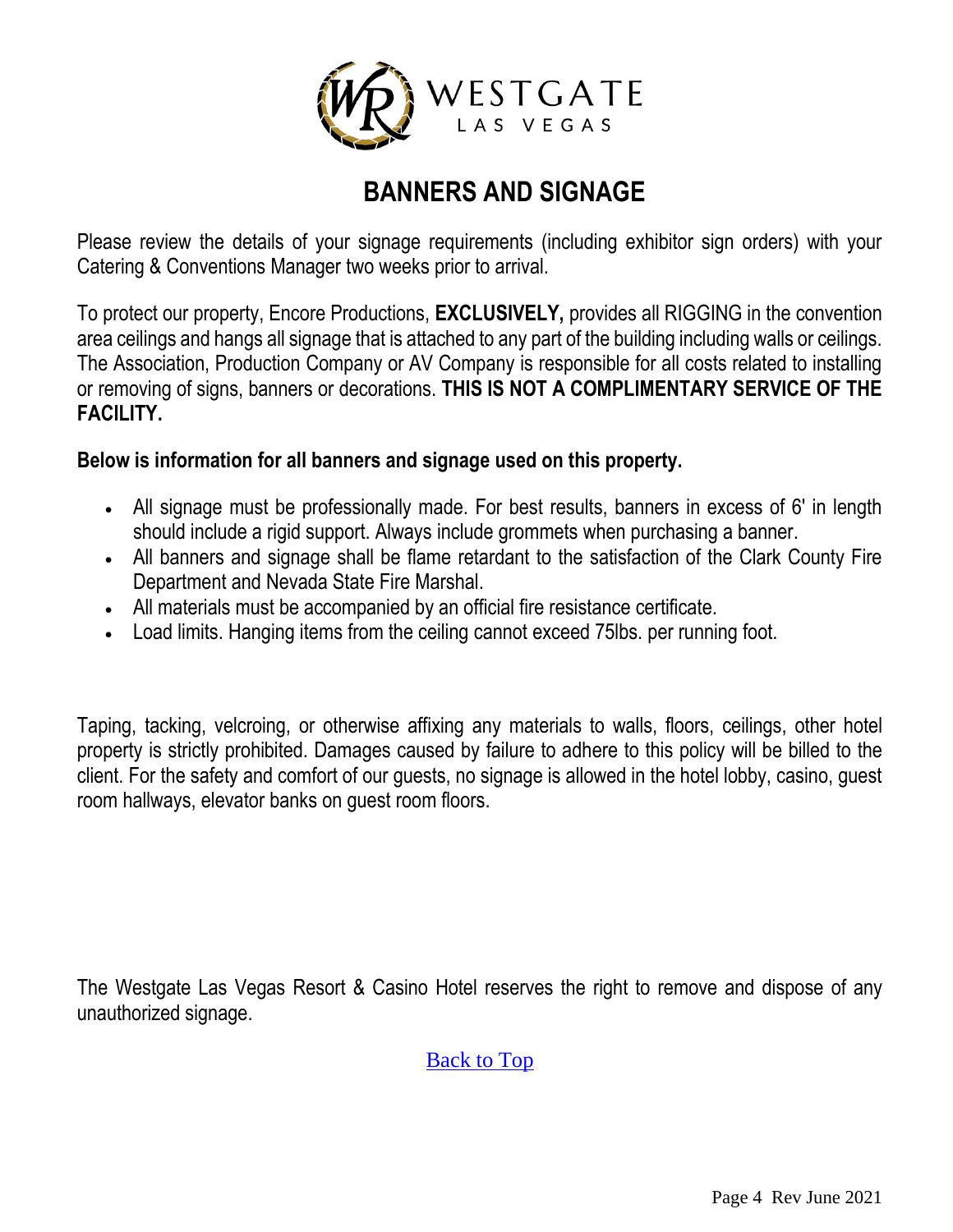

## **CATERING INFORMATION**

The Westgate Las Vegas Resort & Casino Catering Department provides professional event and menu planning for your functions held in our convention space and all other public spaces on Westgate Las Vegas Resort & Casino Property.

- [Banquet Menus](https://drive.google.com/folderview?id=0B2yI9_B2O1YvRHBwaGp1TFhydHc&usp=sharing) are available six months prior to the actual event date.
- Prices printed and products listed are subject to change without notice.
- All Food and Beverages served on property are provided exclusively by the Westgate Las Vegas Resort & Casino.
- No Food or Beverage of any kind may be brought into the hotel by guests, convention attendees, or exhibitors.
- Guests may not remove food from the premises.

**Guarantees:** An event guarantee of total guests must be provided to the Catering Manager seventytwo (72) hours prior to a function. If a guaranteed number is not received you will be charged the expected number set forth on the Banquet Event Order or the number of people actually served; whichever is greater. The guarantee numbers provided are not subject to reduction, and charges will be applied accordingly.

Refer to our Banquet & Catering Menus for much more information.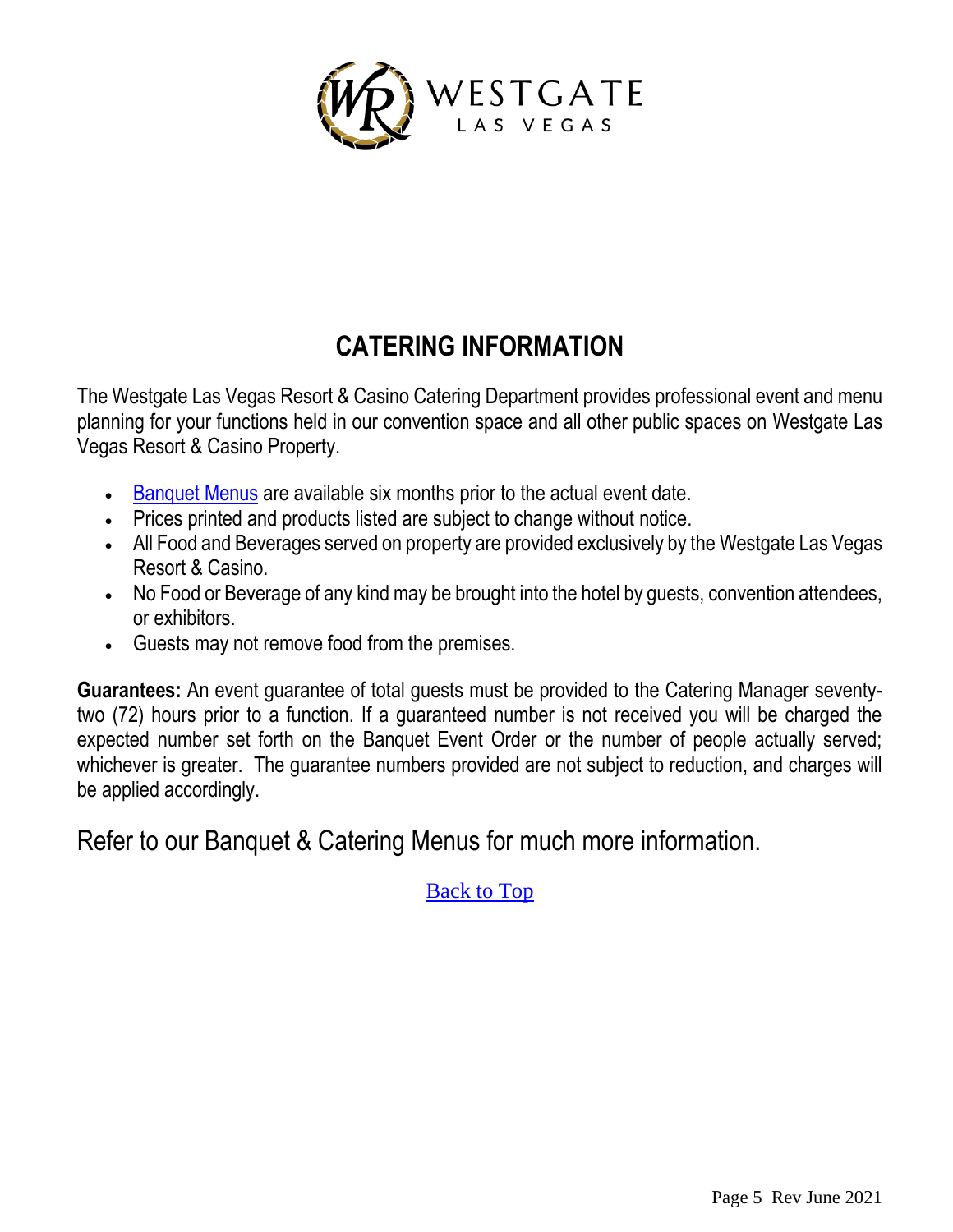

#### **ALCOHOLIC BEVERAGES AND SERVICES**

The Westgate Las Vegas is regulated by the Nevada State Alcoholic Beverage Commission. Per Nevada state law, alcoholic beverages of any kind will not be permitted to be brought into the Resort by the patron or any of the patron's guests or invitees from the outside. All food and beverage items must be purchased from the Resort. Bartenders are required whenever alcoholic beverages are served in the Resort function space. In the event that you wish to order special alcoholic beverages that are not in the Westgate's inventory, these items must be ordered by the case. Please be aware that these items may not be returned and must be paid for in their entirety. Unused cases may not be sent to guest suites or leave the Westgate premises.

<span id="page-5-0"></span>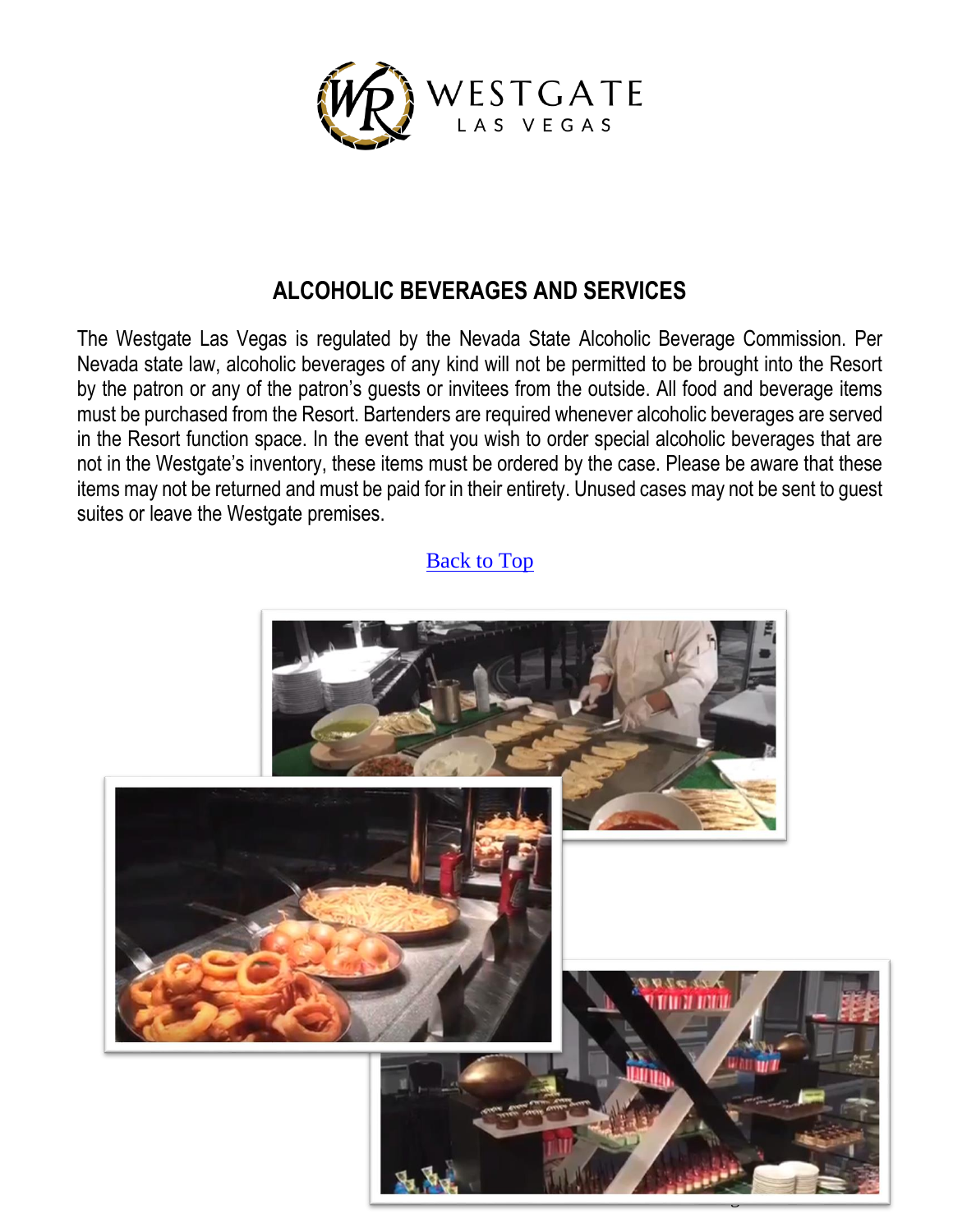

## **CREDIT**

If you anticipate the use of Westgate Las Vegas billable services during your visit, a method of payment must be approved by the Accounts Receivable Group Billing Department prior to your first event.

- Direct billing is available if the total charges during your stay will exceed \$10,000.00.
- If you would like to apply for credit at the Westgate Las Vegas Resort & Casino, please complete the [Direct Billing Credit Application](https://drive.google.com/file/d/0B2yI9_B2O1YvdkZNS2NCb2c5Wjg/view?usp=sharing) including what charges should be applied to this master account at least 60 days prior to your first event.
- We will process the application and notify you when the credit has been approved.
- Any group with total charges of less than \$10,000.00 will need to pre-pay in cash or submit a [Credit Card Authorization Form](https://drive.google.com/file/d/0B2yI9_B2O1YvT1N1RDI4N1dxck0/view?usp=sharing) for approval.

Pre-payment of all services will be required if one of the above methods of payment has not been approved by the Accounts Receivables Department.

Cash accumulated through registration, etc. can be applied to your master account at the Casino Cage if advance arrangements have been made with your Catering & Conventions Manager.

The Westgate Las Vegas Resort & Casino does not issue checks in exchange for cash.

Please contact a financial institution to exchange cash for safer funds.

## **CASH PAID OUTS POLICY**

<span id="page-6-0"></span>For accounts with established credit, cash paid out can be arranged. Your Catering & Conventions Manager will coordinate with you on the cash paid out request should the requirements be met.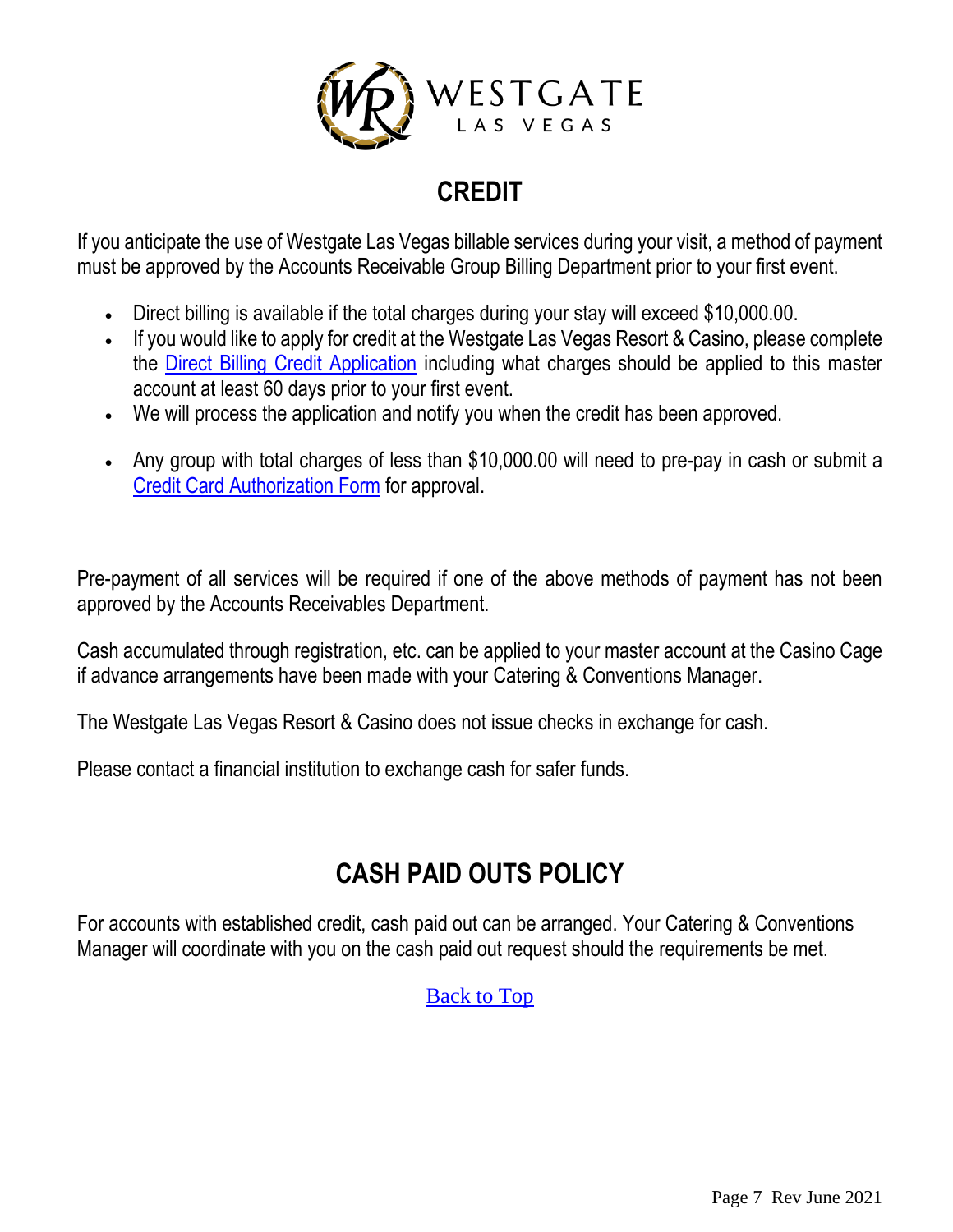

## **ELECTRICAL & PLUMBING SERVICES**

Westgate is pleased to have a preferred vendor relationship with Trade Show Electrical (**TSE**) the e**xclusive** electrical and plumbing provider.

TSE will provide all of your electrical and plumbing requirements for trade shows, general sessions and productions. Their trained professionals are there when you need them, from pre-show planning to onsite support, their full service turnkey approach ensures that your event will be a success.

#### **TRADE SHOW ELECTRICAL SERVICES (TSE) – GES POWER**

- Electrical power supply and outlets to display areas, booths and other public areas
- Distribution of power to outlet locations
- Under exhibit booth carpet power distribution
- Electrical power source distribution and connections to dimmer boards, related switches, sound equipment or lighting
- Temporary generator and transformer installation and hook-up
- Monitoring of all exhibitor installations during events to ensure safety
- Customer assistance with pre-show planning
- On-site customer service to support and monitor installations
- Computerized invoicing and floor audits

<span id="page-7-0"></span>Trade Show Electric Phone: 702 - 515 – 5955 Fax: 702 – 515 -5739 [www.tradeshowelectrical.com](http://www.tradeshowelectrical.com/)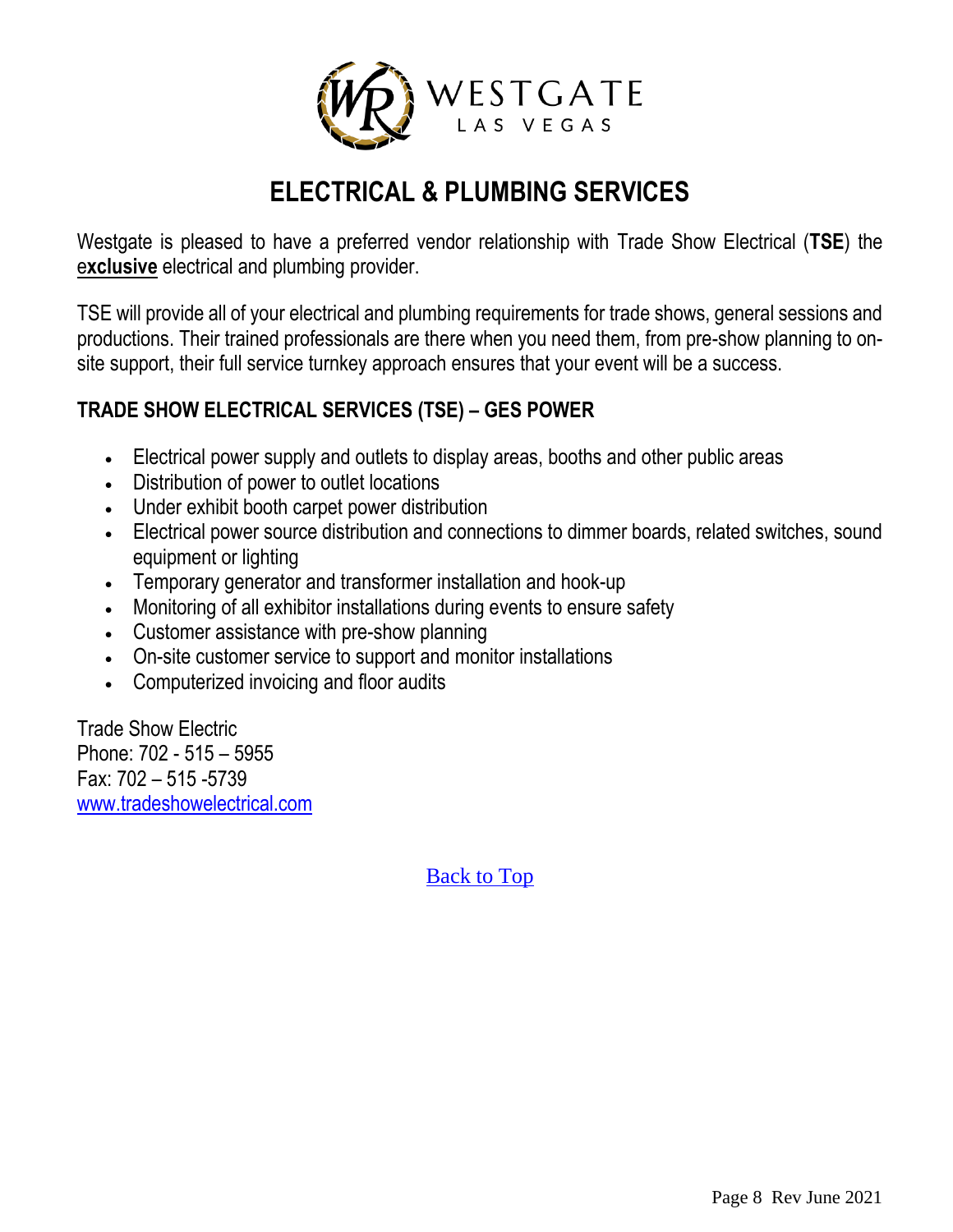

## **ENCORE PRODUCTIONS**

Westgate is pleased to have a preferred vendor relationship with Encore Productions for Audio/Visual and exclusivity for rigging operations, OSHA certified chain hoist motors, rigging truss and accessories, trade show AV and all IATSE labor requirements. Encore Productions offers a wide variety of services including production, equipment, labor and total program coordination. Please contact your Encore Sales Representative for more information.

#### **ENCORE IS THE EXCLUSIVE PROVIDER FOR:**

Oversees all Audio Visual vendors and Production companies providing services within Westgate and oversees the proper operation and care of our facility and equipment. We have established the following as conditions that must be substantiated and received prior to your event at Westgate:

Westgate is a Union Facility. All AV Services must be performed by an IATSE Local 720 Union Member. All events at Westgate must be pay rolled through Encore Productions.

All scissor, man, fork or boom lifts ordered through Encore Productions must be operated by certified Encore Team Members or certified contracted labor hired directly by Encore.

All non-display vehicles inside the Convention Center must have **white NoMar tires** and free from leaks. All lifts will be physically checked before they are permitted to come inside the Convention Center. Cleaning and/or repair fees will apply should marks, leaks or damage be found on the carpeting or stages. The Production Company or Contracted Company will be billed for all damages to the facility.

No equipment or cases are to remain in the "back of the house" areas at any time. This includes public areas, service areas, hotel dock(s) and/or hotel parking lots. Storage space for outside audio visual companies will be the sole responsibility of the audio visual company.

All Production companies must provide to Encore a Production Schedule 30 days prior to the event. This shall include accurate dates and times of load in and load out, a rehearsal schedule, a show schedule, and power install and removal times.

For security reasons it is required that outside Production Companies provide ID badges for all their staff members. ID badges must notate staff member's name, group's name and Production Company's name.

Technical areas are to be placed on side walls or in the rear of room with all cabling routed around the perimeters in a manner that maintains safe thoroughfares for servers and guests.

<span id="page-8-0"></span>**Encore Contact:** Kevin Hansen: kevin.hansen@encoreglobal.com

Main Phone (702) 967-4300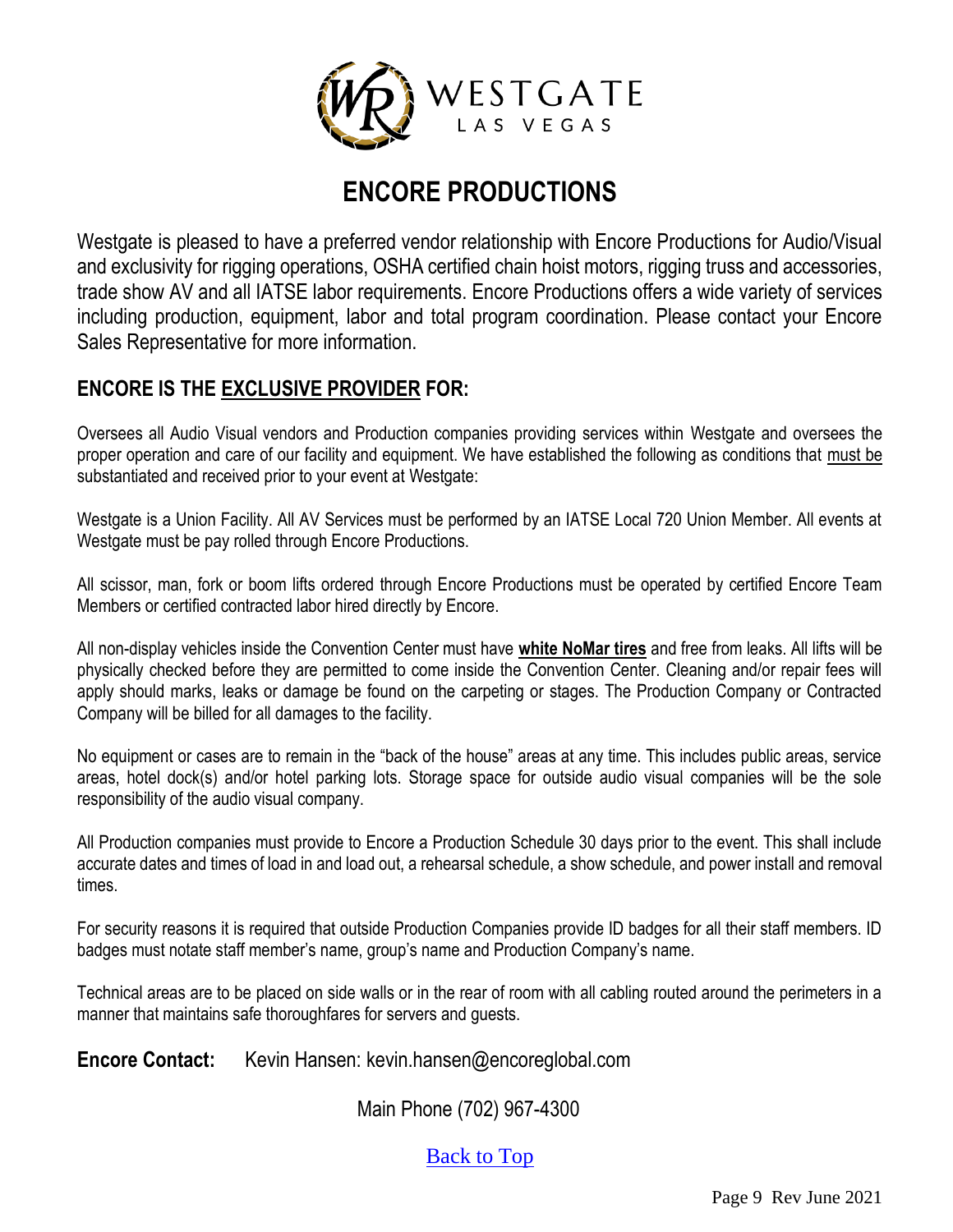

## **FLOOR LOAD LIMITS**

Floor load limits are 150 lbs. per square foot, static weight.

Any exhibit or display exceeding the limit requires special set up procedures to distribute the load.

Your decorator or production company is responsible for notifying the WLV of any potential weight problems prior to arrival.

## **FORKLIFTS**

<span id="page-9-0"></span>Using forklifts in the WLV convention area requires that visqueen or carpeting be laid 30 feet out from all freight entrances.

#### **Please abide by the following safety regulations:**

- Forklifts, scissor lifts, displays, and freight are prohibited on the marble floor and carpet in the main Ballroom Foyer.
- At all times, equipment utilized shall be maintained in compliance with all governing laws and regulations.
- All forklifts must be equipped with a fire extinguisher.
- A 5 mph speed limit for forklifts is enforced.
- To preserve the air quality of the working environment, vehicles should not sit idle inside our facility. **Please turn vehicles off when appropriate.**
- The WLV requires all forklift operators be certified. Upon request, any forklift operator must be prepared to show their certification.

#### **The Westgate Las Vegas Resort & Casino reserves the right to remove from the property, any operator that is not maintaining a safe work environment.**

- The Westgate Las Vegas Resort & Casino does not loan or rent motorized forklifts, genie booms, lifting devices, tools, ladders, etc. to outside contractors.
- Certified operators and forklifts are available on a rental basis from Encore Productions.

<span id="page-9-1"></span>Please make arrangements for your equipment needs prior to arrival.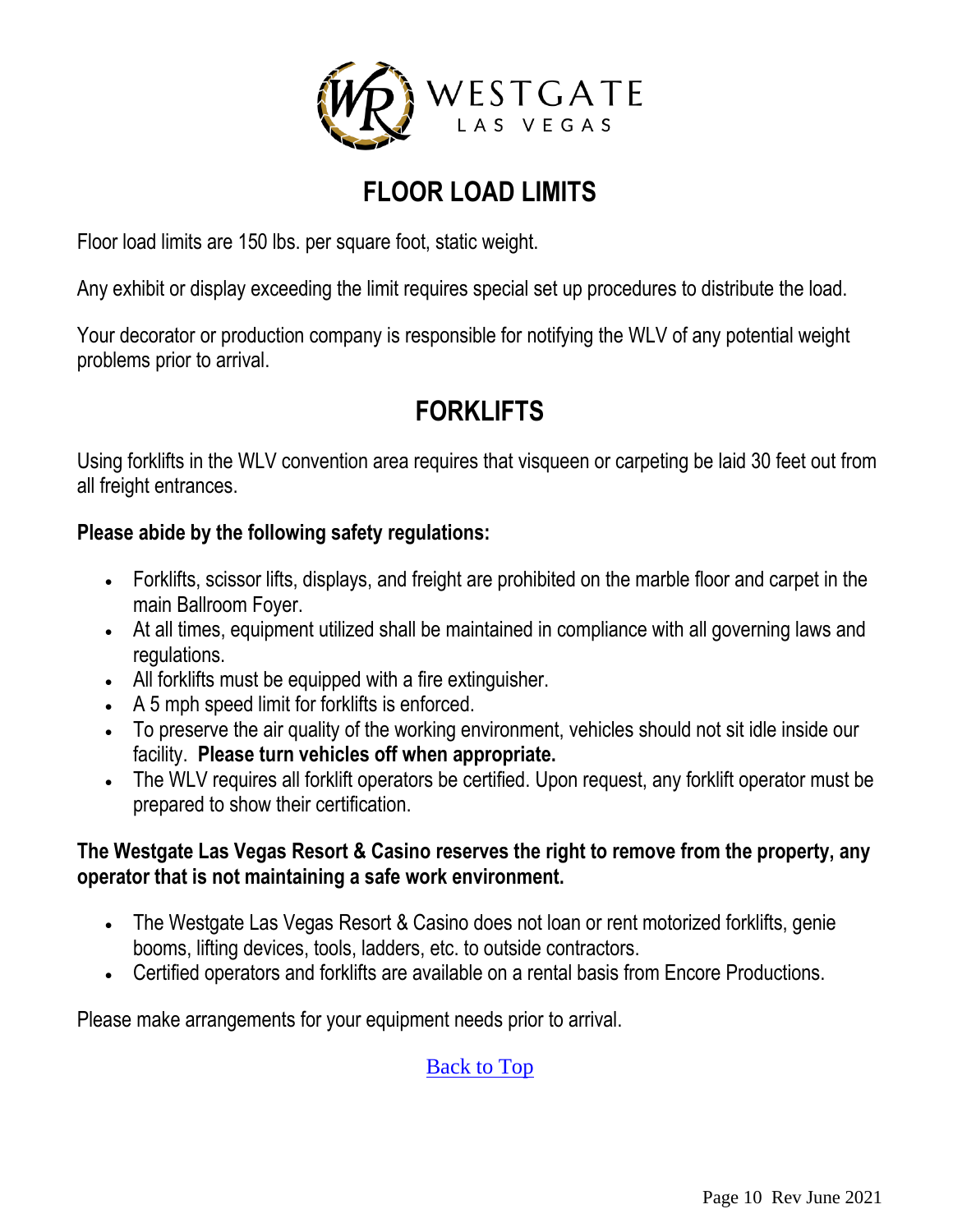

## **FIRE MARSHAL REQUIREMENTS**

#### **The Clark County Fire Department maintains the following policies in addition to special permit requirements:**

Automobiles, trucks, motorcycles and other motorized vehicles displayed shall have their batteries removed or battery cables disconnected and visqueen placed underneath the vehicle. The fuel tank must have less than 1/8 tank of gas and either be sealed with tape or locked. Garden tractors, snow mobiles, chain saws, and other gasoline powered equipment must be safe guarded in a similar manner.

All decorations, drapes, signs, banners, foam core, acoustical materials, hay, straw, moss, split bamboo, plastic cloth, and similar decorative materials shall be flame retardant to the satisfaction of the Fire Department and State Fire Marshal. Canvas, cloth, cardboard, leaves or similar combustible materials shall be completely flame retardant. Oilcloth, tar paper, sisal paper, nylon, orlon and certain other plastic materials cannot be made flame retardant and their use is prohibited.

#### **ALL MATERIALS MUST BE ACCOMPANIED BY AN OFFICIAL FIRE RESISTANCE CERTIFICATE.**

- In accordance with Article 25, Division 1, Section 25.112 of the Uniform Fire Code, all functions with an attendance greater 300 people require a Fire Marshal approved diagram on the premises for and during each event. Please review your events compliance this is a mandatory requirement.
- A certified 402 Fire Watch person must be hired by your company for any time the Fire Life Safety System is turned off to facilitate the use of pyrotechnics, open flame, or smoke.

#### **Please visit the Clark County Fire Department's web page for more information.** [www.co.clark.nv.us/fire/firedept.htm](http://www.co.clark.nv.us/fire/firedept.htm)

- Aisles and exits as designated on approved show plans shall be kept clean, clear, and free of obstructions. Easels, signs, etc. shall not be placed beyond the booth area into aisles. Reserved supplies shall be kept in closed containers and stored in a neat and compact manner.
- Fire extinguishers, fire hoses, sprinkler closets, and power distribution areas must be visible and accessible at all times.
- Compressed gas cylinders are prohibited unless prior approval is obtained from the Fire Marshal. Approved cylinders must be stored in an upright position.
- Helium canisters are permitted but must be stored in a secured, upright position.
- Any use of two wire extension cords is prohibited. Multiple outlets and electric cords must be grounded and must not be used to exceed their listed amp rating.
- All temporary electric wiring must be accessible and free from debris and storage materials.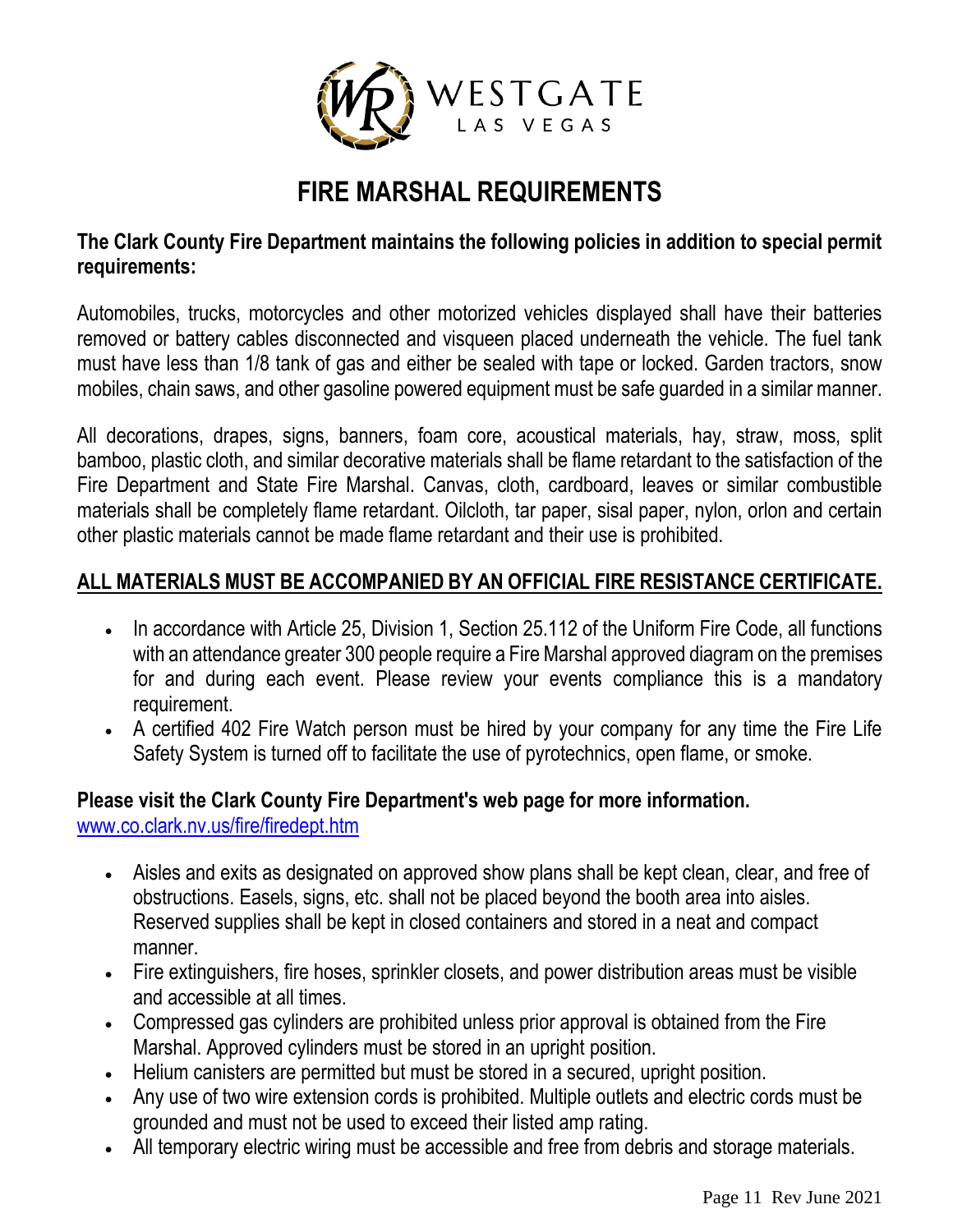

- Areas enclosed by solid walls and ceilings must be provided with approved smoke detectors and certified fire watch during off hours.
- All packing containers, wrapping materials and display materials must be removed from behind booths and placed in storage.
- Projection booths must be ventilated at the ceiling and provided with an approve smoke detector. Storage is prohibited in these areas.
- <span id="page-11-0"></span>• For any type of Pyrotechnic or open flame entertainment you must have a permit from the Fire Marshall and certificate of Liability Insurance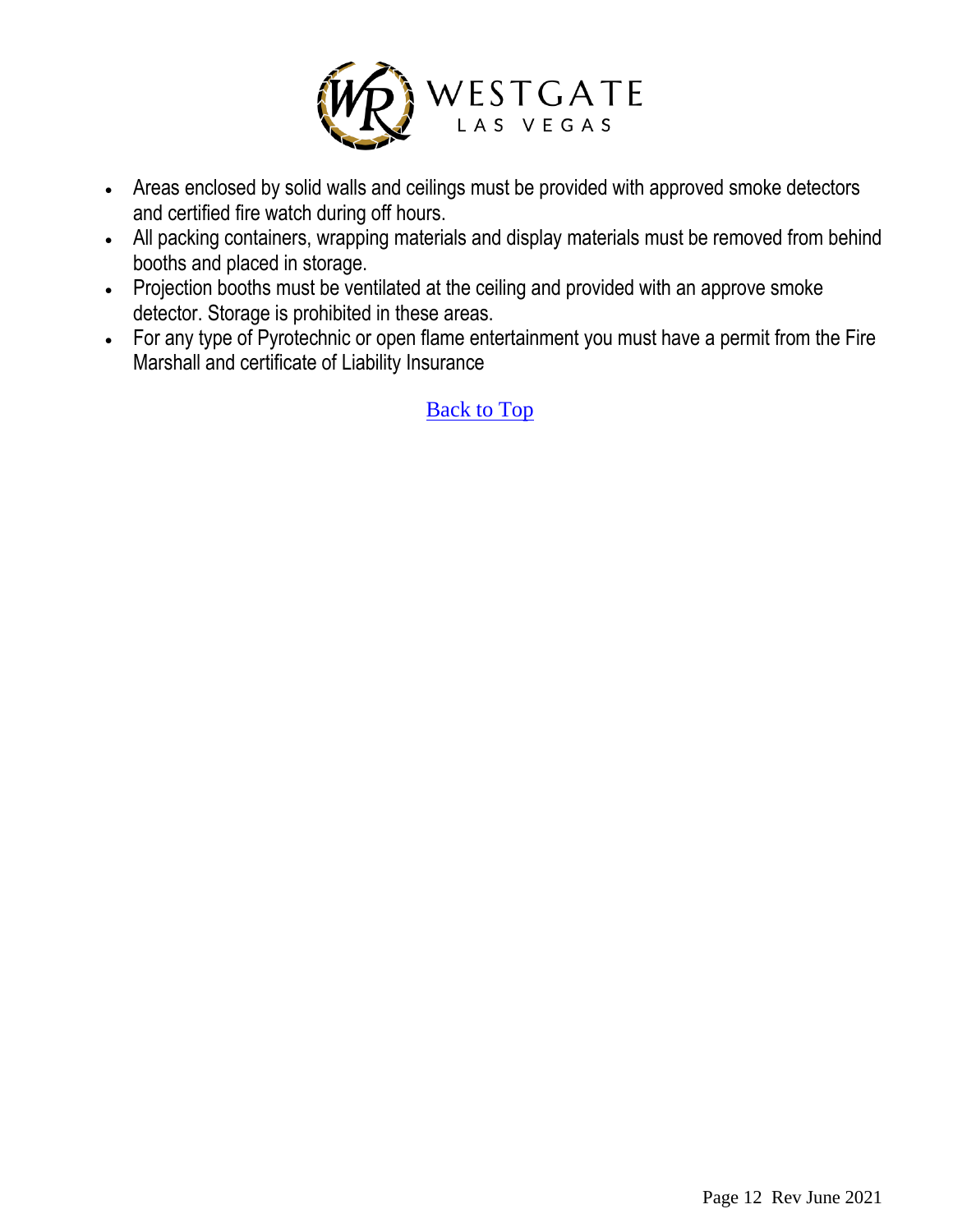

## **FREIGHT DOORS/MOVE IN & OUT ACCESS**

The Catering & Conventions Department will control the opening and closing of any freight doors during your move in and move out. A schedule of when the doors need to be opened will be required from the exhibit/production company no later than 2 weeks prior to move in. Doors will be closed if there is no activity.

Plastic air curtains are not to be tied open.

Both the Paradise Event Center Parking lot and Garden Patio South load in areas have chained or gated barriers. A schedule of when the barriers are to be opened and closed will be required from the exhibit/production company no later than 2 weeks prior to move in.

Vehicles and equipment are only allowed on the South Patio during move in and move out. This area is to be clean and clear at all times.

Please note that the load in area for the Paradise Event Center does not have a dock. Please provide appropriate ramping or make arrangements for forklifts to load/off-load.

Heating/air conditioning will be provided in the exhibit hall only when freight doors have been completely shut.

## **LIABILITY INSURANCE**

<span id="page-12-0"></span>Your Association or Company and any outside Contractors that you hire for your show will be subject to and responsible for claims arising out of the use of the premises of the Westgate Las Vegas Resort & Casino as provided in your convention agreement.

The Westgate Las Vegas Resort & Casino requires that your Association or Company and any outside contractors that you hire obtain and maintain Comprehensive General Liability Insurance during the use of the premises. Such Insurance shall be in the amount of not less than \$1,000,000.00 combined single limit for personal injury and property damage. NAV-LVH, LLC, dba Westgate Las Vegas Resort & Casino shall be named as additional insured on such policy.

Your Association or Company and any outside contractors that you hire shall supply the Westgate Las Vegas Resort & Casino with a Certificates of Insurance at least thirty (30) days prior to the use of the premises. All issuing Insurance companies must have authorization to do business in the State of Nevada.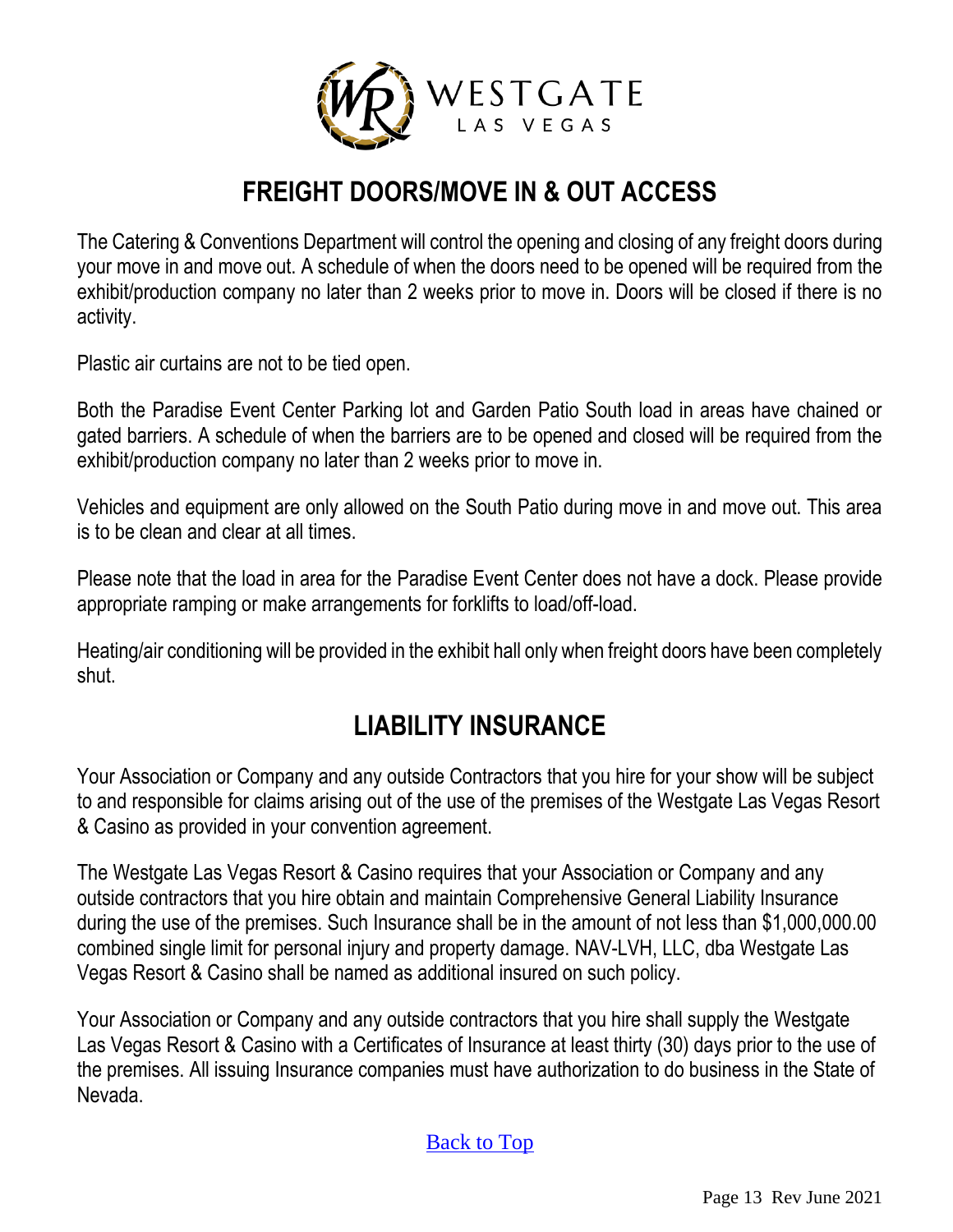

## **LOADING AREAS**

<span id="page-13-0"></span>The Westgate Las Vegas Resort & Casino has many different loading areas, all with specific uses. Please refer to the following when you're scheduling any deliveries to or from the Westgate Las Vegas Resort & Casino.

- The Las Vegas Convention Center is directly south of the hotel. The driveway between the properties is accessible from both Paradise Road and Joe W. Brown. However, at times thru access may be unavailable.
- Freight loading and unloading should be coordinated with your Catering & Conventions Manager to ensure availability to move freight through the Westgate Convention space.
- On-going functions may limit accessibility to some rooms.

**Ballroom Loading Dock -** This loading dock is used for banquet deliveries and truckloads of A/V, production equipment or decor. Forklift/Scissors lift rentals, extra banquet table and chairs, decor, centerpieces, ice carvings, etc. should be delivered to this dock. This dock is located on the southeast corner of the building. It is accessible from Joe W. Brown the driveway between the Westgate and Las Vegas Convention Center.

**Paradise Event Center -** There are two ground level loading bays on the west side of the Paradise Event Center for convention freight deliveries. These doors are opened when exhibitors move in and out, or when a major event is planned in the Paradise Event Center. The Paradise Center does not have a dock. Please provide appropriate ramping or make arrangement for forklifts to load and off-load.

**Garden Patio South -** There is a freight bay (w/o dock) on the Garden Patio South. This area is used to deliver A/V and production equipment into the Pavilions. This loading bay is accessible from the driveway between LVCC and the WLV. Vehicles and equipment are allowed on the South Patio only during move in and move out. This area is to be clean and clear at all times.

#### *All shipments requiring a loading dock should use the Ballroom Loading Dock.*

<span id="page-13-1"></span>Exhibit drayage shipments will be refused. Please refer to your exhibitor kit instructions for drayage shipping instructions.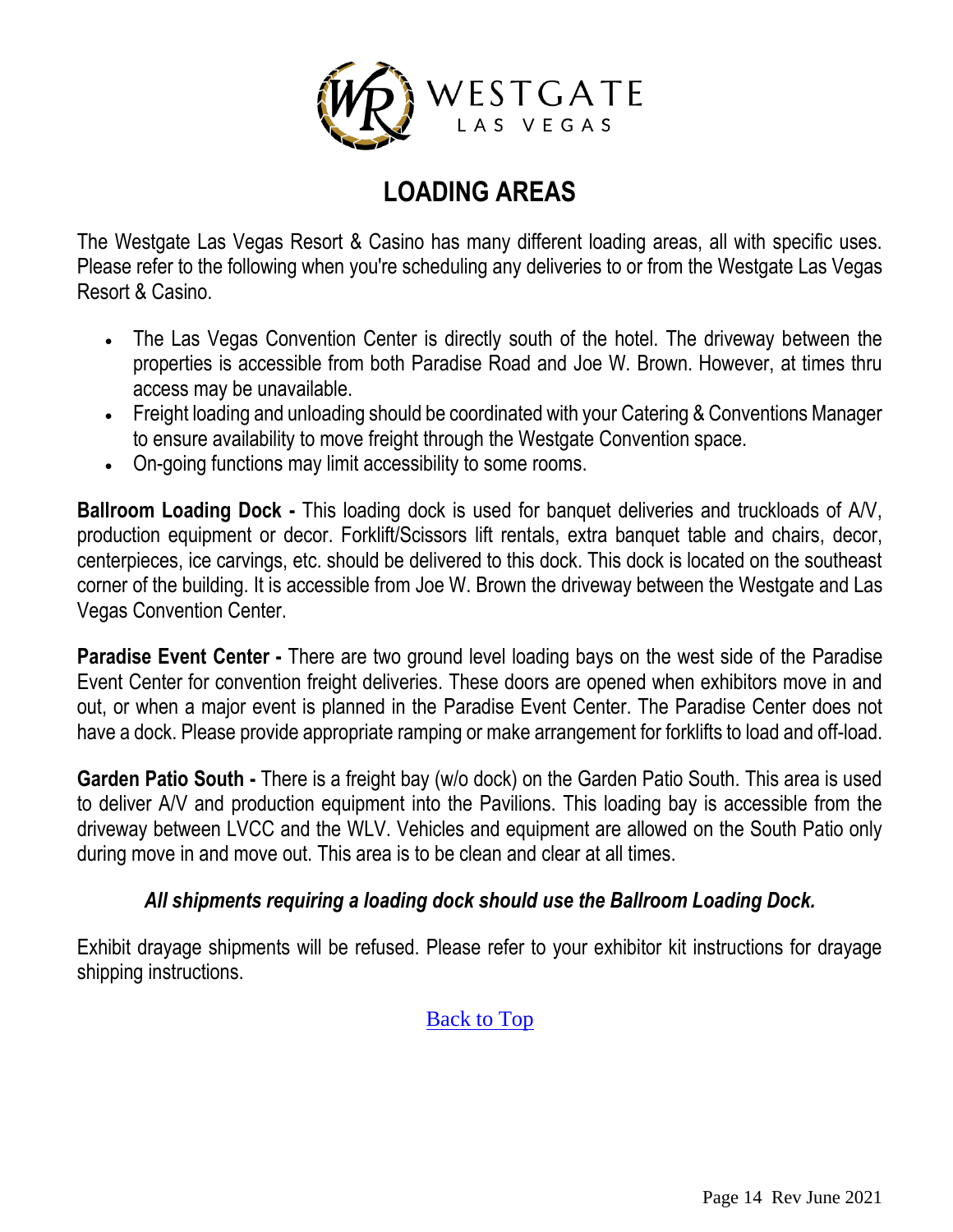

## **PRODUCTION COMPANIES**

The Westgate Las Vegas Resort & Casino recommends Encore Productions for all of your A/V and production requirements. If you decide on hiring your own production company, they must provide the following information to your Catering & Convention Manager two (2) weeks prior to move in:

- A schedule of equipment deliveries and pick-ups by outside vendors
- Move in and move out requirements through other areas of the convention areas
- Timeline of room set, event, and tear down
- Speaker/Entertainment riders
- Dressing room requirements
- Power requirements
- Name and phone number of labor provider
- Crew meal requirements
- Room cleaning times
- Insurance Certificate must be provided

## **Production Labor Requirements**

Labor for staged audio visual presentations and/or staged productions is provided through Encore Productions or a contracted audio visual/production company and must be IATSE, (International Association of Theatrical and Stage Employees).

- Encore Productions can provide the labor and payroll any event held in our convention area.
- Scissor lift rentals with operators are available through Encore Productions (4-hour minimum), Electric lifts must comply with OSHA safety standards.

## **REMOTE-CONTROLLED DEVICES/DEMONSTRATION AREA**

<span id="page-14-0"></span>For the purpose of demonstrating a product that requires use of an area outside of the exhibitorassigned booth space, Meeting Planners are required to provide a Demonstration Area for this purpose. Products such as remote-controlled cars, drones, planes, helicopters, robots, etc. are to be demonstrated in a safely controlled are of the exhibit floor (i.e., Demonstration Area). The Demonstration Area must include safe netting appropriate to accommodate the product(s) being demonstrated and be included on the master floor plan submitted for Fire Marshal approval. The "Westgate Las Vegas" management reserves the right to determine what is acceptable in a safe and controlled demonstration area prior to final approval.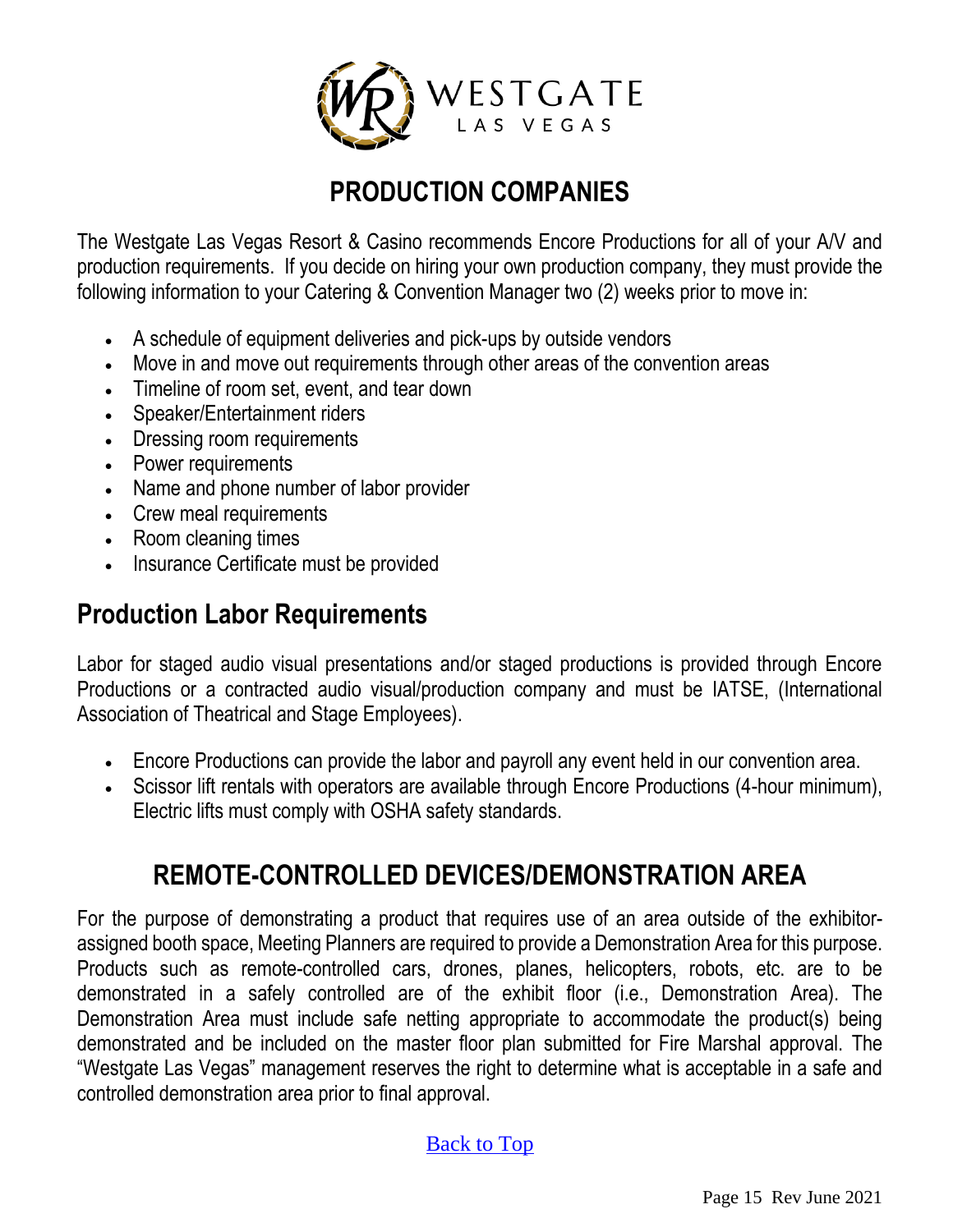

## **RIGGING**

Encore Productions is the exclusive provider for all rigging/hanging to any part of the building including walls or ceilings for the Westgate Las Vegas Resort and Casino.

Encore Productions personnel will handle all ceiling hanging (structural steel or permanent rigging points) and all signage that is attached to any part of the building including walls or ceilings.

- The Production or AV Company is responsible for all charges. **This is not a complimentary service of the facility**
- Pre-planning your rigging requirements through Encore Productions is required to ensure the use of acceptable material and design specification are maintained.
- All materials utilized for rigging must be rated for overhead use and are to be used for their intended purpose.
- All A/V, production, and rigging requirements must be coordinated through your Encore Technical Director.

#### **Rigging Guidelines**

This facility is equipped with permanent rigging system in order to assist our clients with productions requiring overhead rigging. This system was designed and installed in order to expedite the move in and move out process for our clients. The following sets forth the standards for the rigging practices and equipment and must meet minimum standards.

- Encore Productions staff will provide all necessary rigging labor for productions at the Facility
- Rigging encompasses attaching hardware to ceilings, usually rigging motors, trussing, lighting and audio
- Riggers are responsible for inspecting all equipment flown and determining load factors ensuring that weight limits are strictly enforced and that no damage is caused to the ceiling or roof structure
- Encore Productions riggers are responsible for all overhead connections as well as trusses, speaker and other attachments utilizing polyester round slings, wire rope slings, etc.

<span id="page-15-0"></span>For more information and prices see [Encore Productions](#page-7-0)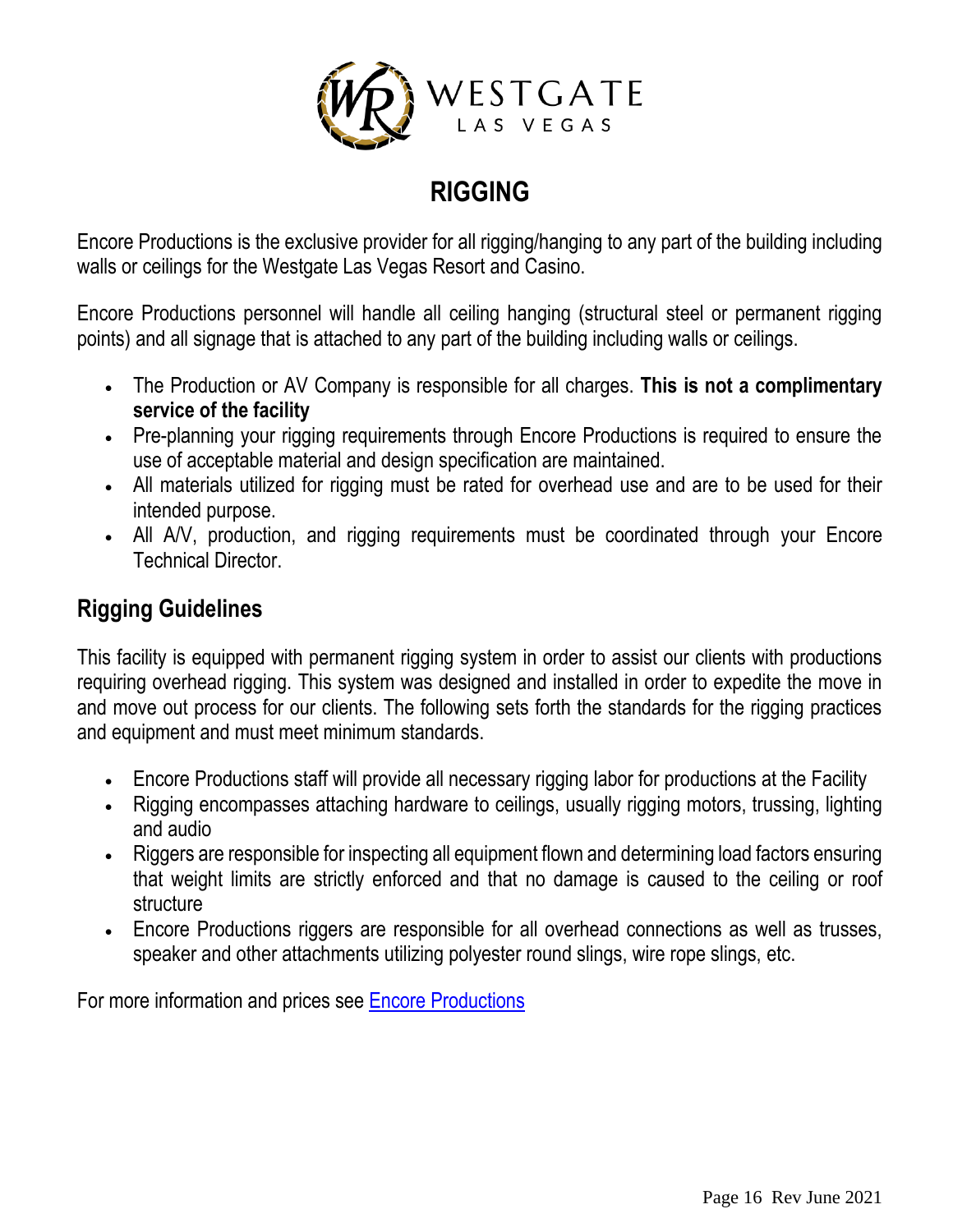

## **SAFETY REGULATIONS AND FACILITY POLICIES**

- A vehicle brought into the building requires the direct approval of your Catering & Convention Manager **and t**he Clark County Fire Marshal.
- [\(See Fire Marshall Requirements\)](https://drive.google.com/file/d/0B2yI9_B2O1YvVlE2WngyWjVIbjg/view?usp=sharing)
- All cables 1" in diameter or greater must be covered with Hypersthene cable protectors/cable ramps. All wires less than 1" in diameter must be taped down with gaffer tape.
- All wireless communication frequencies (VHF, UHF, IR, etc.) have to be coordinated with Encore Productions.
- The use of nails or screw to fasten objects to any stage, floor, walls or ceiling is prohibited.
- To meet life safety system requirements, use of laser, smoke or fog effects must be coordinated in advance with your Catering & Convention Manager.
- The Westgate Las Vegas Resort & Casino reserves the right to limit sound levels at all times to provide a safe and comfortable environment for all of our guests.
- By order of the Clark County Fire Marshal, storage of empty containers (including empty road cases), lifting equipment and electric carts is not allowed in the facility.
- <span id="page-16-0"></span>• Hotel insurance prohibits the Westgate Las Vegas Resort & Casino from loaning tools, equipment or ladders. Please make other arrangements in advance.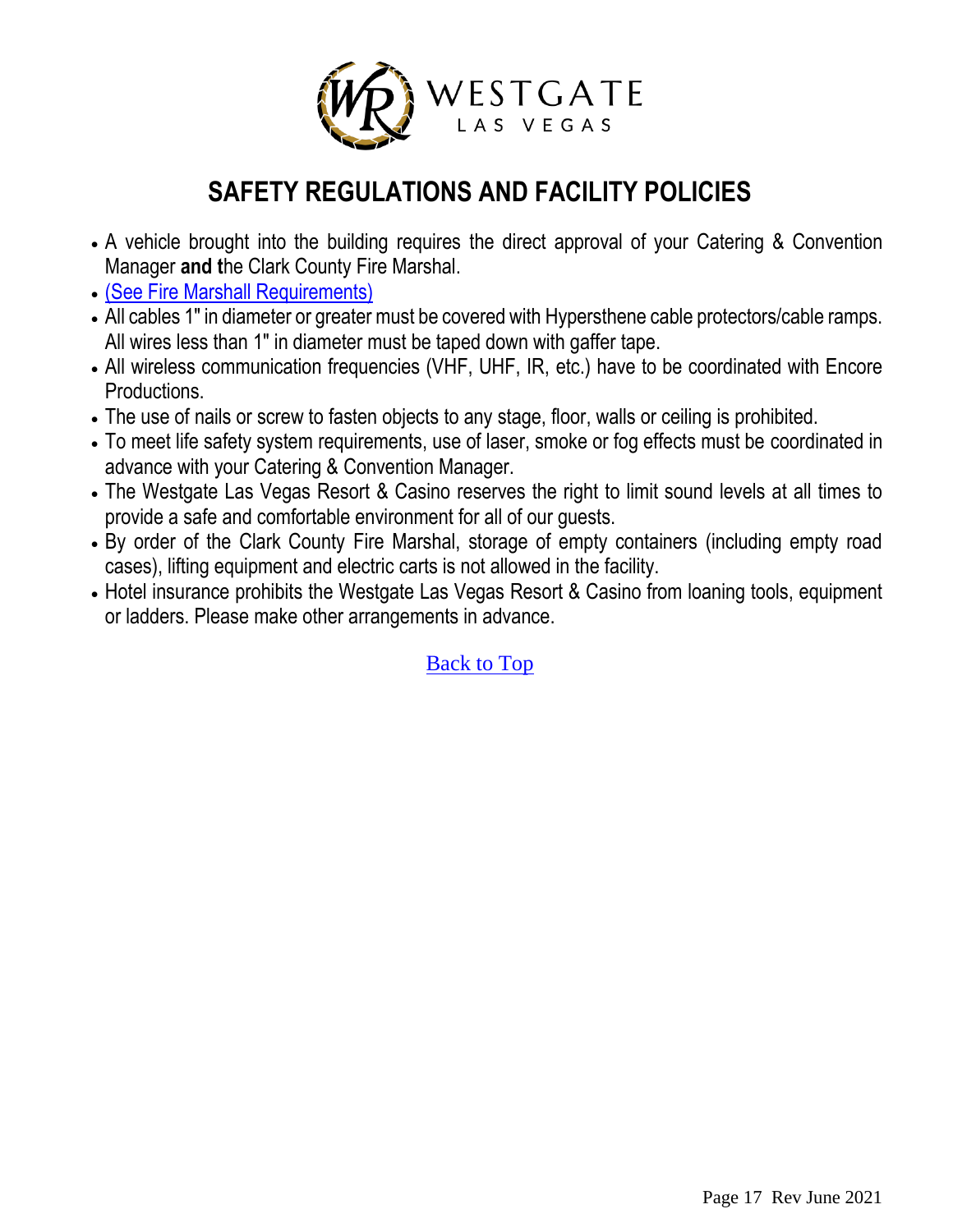

## **SECURITY**

Westgate Las Vegas is not responsible for loss of or damage to equipment or other items left in meeting rooms. If you plan to leave valuables of any kind in a meeting room, we suggest that you hire a security officer to be stationed in the room. This may apply, but is not limited to, exhibit halls, audio visual/production set-ups, registration areas, etc. Remember that the majority of our meeting space is bordered by air walls and is easily accessible from adjoining space.

Armed security is not permitted on Westgate's property. If your event requires security, please contact your Catering and Conference Manager to provide recommended Security Company information.

#### **THE FOLLOWING PARAMETERS APPLY TO ANY OUTSIDE SECURITY FIRMS:**

1. The company must provide Westgate with proof of insurance, naming Westgate Las Vegas as additional insured.

2. A representative of the chosen company must check in with Catering & Convention Department upon entry to the property and upon departure.

3. Security Department is to be copied on all incident reports created by the outside provider.

<span id="page-17-0"></span>4. The Security Company must provide the Catering & Conventions Manager the contracted dates and times.

## **SHIPPING AND RECEIVING**

Fed-Ex Business Center is the exclusive in-house shipping and business service provider at the Westgate Las Vegas Resort & Casino, located in the Convention Space across from Ballroom A .

<span id="page-17-1"></span>For more detailed information review the [Shipping FedEx Information Sheet.](https://drive.google.com/file/d/0B2yI9_B2O1YvdzFubEQyd3RGNGM/view?usp=sharing)

## [Back to Top](#page-0-0)**TELECOMMUNICATIONS & INTERNET SERVICE**

<span id="page-17-2"></span>Encore Productions exclusively provides all telecommunications services at Westgate Las Vegas. All orders for phone, Internet, Wi-Fi, Ethernet service, ISDN, or T-1 lines in our convention areas should be sent to Encore Productions. Please feel free to contact them with questions, or order directly by completing the [Westgate Internet Form.](https://drive.google.com/file/d/0B2yI9_B2O1YvNzNzY0w3a25kamM/view?usp=sharing)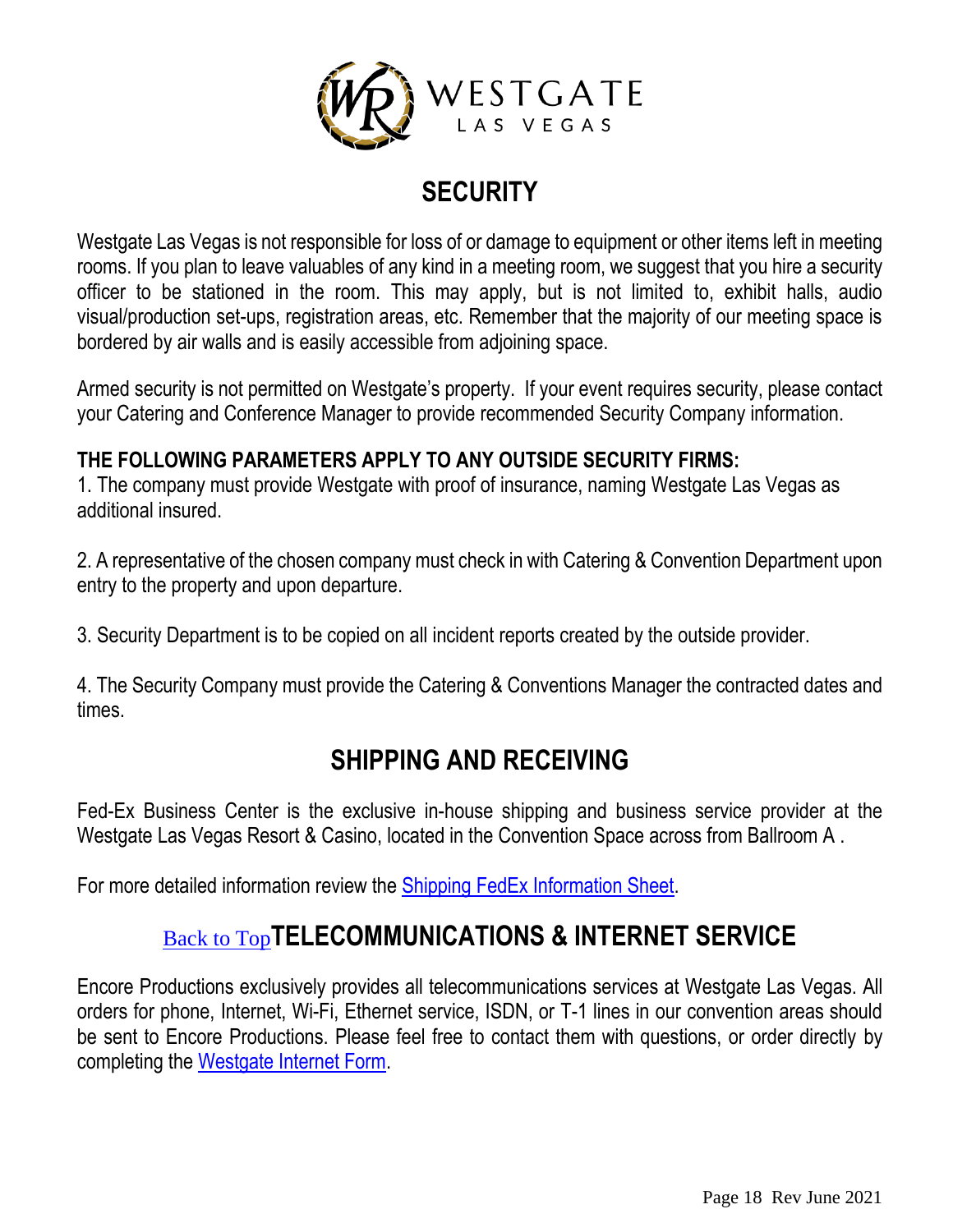

## **UNION PROPERTY**

The Westgate Las Vegas Resort & Casino is a Union Property and is signatory to several local unions. All companies and their outside contractors must abide by existing agreements and regulations covering the use of services, material, freight handling and labor.

- The labor for audio visual, stage productions and entertainment events is provided by the International Alliance of Theatrical Stage Employees (IATSE)
- The labor for exhibit set up and teardown is provided by the Teamsters and is arranged through your decorator
- Electrical labor is provided by the International Brotherhood of Electrical Workers (IBEW) TSE is our exclusive electrical provider.
- Convention porters are part of the Culinary Union.

The Westgate Las Vegas Resort & Casino provides labor 24 hours a day, 7 days a week to set up the hotel's standard equipment, including tables, chairs, linens, risers (32" in height or less), etc., for meetings and events at the Westgate Las Vegas Resort & Casino. Additional charges will be incurred for set ups or room turns that are, in the sole discretion of the hotel considered to be extraordinary or excessive.

Encore Productions is the **exclusive** provider of **all rigging** and any attachments to walls or ceilings at the Westgate Las Vegas Resort & Casino. As the preferred A/V provider for the Westgate Las Vegas Resort and Casino, their labor expertise, including management of union relationships, means a worryfree show for you, see page 6 for more details

If you prefer to hire your own outside Decorator or A/V Company the Westgate Las Vegas Resort & Casino requires a certificate of **Liability Insurance** be supplied to the HOTEL at least 30 days prior to your show and that the company must abide by all Union Labor laws of the Westgate Las Vegas Resort and Casino. Failure to adhere to these regulations you could incur additional charges and or disruption of your show or event.

#### [Back to Top](#page-0-0)

## **MEETING REQUIREMENTS & EQUIPMENT INVENTORY**

<span id="page-18-0"></span>Detailed specifications as to meeting room set ups, audio visual equipment, telephone services, menus, and additional requirements are due forty-five (45) days in advance of your event in order to distribute the Banquet event orders and resume in a manner that allows time for proper scheduling of employees. Please read all of the Meeting Resume and Event Orders carefully to ensure that your meeting is properly represented. Substantial changes requested after the room has been set are subject to